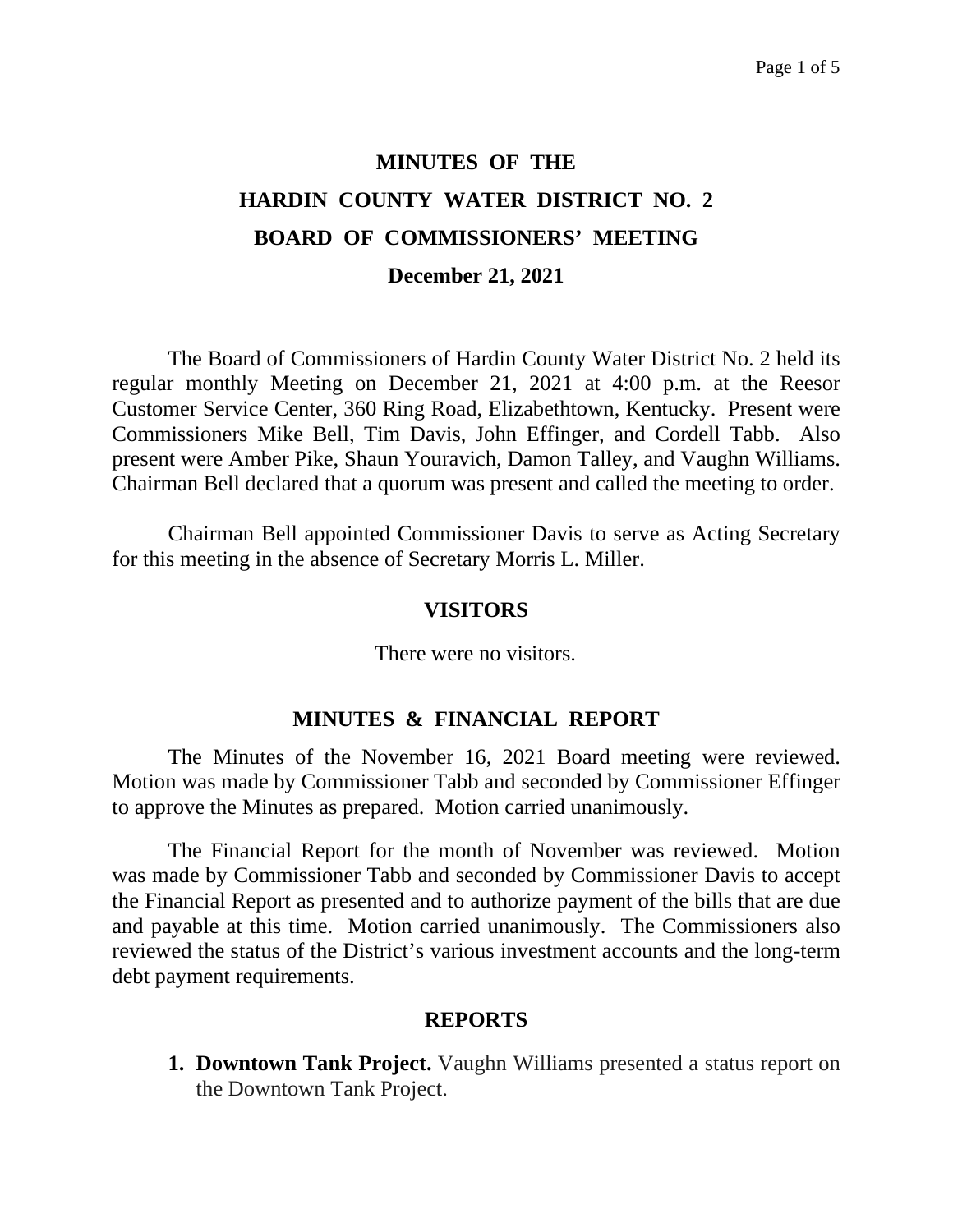- **2. Customer Service & Operations Facility Project.** General Manager Youravich presented the status report in the absence of Jarrod Benningfield. The Project is still on schedule to be completed in January, 2022.
- **3. Departmental Reports.** General Manager Youravich and Amber Pike presented the Departmental Reports.
- **4. Project Reports.** General Manager Youravich presented a status report on various small projects which the District is constructing "in house."

# **OLD BUSINESS**

**1. Jenkins-Essex Pay Request.** Upon recommendation of General Manager Youravich, motion was made by Commissioner Davis and seconded by Commissioner Tabb to approve and authorize payment of Pay Request No. 17 submitted by Jenkins-Essex in the amount of \$340,371.79 and direct pay vendors totaling \$4,410.00 as itemized on the Direct Pay Summary for the Customer Service and Operations Facility Project. Motion carried unanimously.

**2. Bond Sale.** General Manager Youravich reported that the sale of the District's 2022A Bonds on December 17, 2021 was very successful. Eight (8) firms submitted bids. The Cecilian Bank submitted the lowest bid with an interest rate of 1.45% for the Bonds. Upon recommendation of the District's Financial Advisor and its Local Counsel Damon Talley, motion was made by Commissioner Tabb and seconded by Commissioner Effinger to declare the bid submitted by The Cecilian Bank in the amount of 1.45% to be the lowest and best bid and to authorize Chairman Bell to execute the Award Certificate prepared by the District's Bond Counsel. Motion carried unanimously. It was noted that the savings that will be realized from refunding the 2010A Bonds will be even greater than originally estimated.

**3. Warehouse Material Bid Authorization.** The Commissioners reviewed the Bid Tabulation for the materials to be used by the District during 2022. General Manager Youravich noted that the bids were significantly higher than the 2021 bids and many vendors declined to bid on several items because they could not "lock-in" the prices for twelve months. Upon recommendation of General Manager Youravich, motion was made by Commissioner Davis and seconded by Commissioner Tabb to reject all the bids. Motion carried unanimously.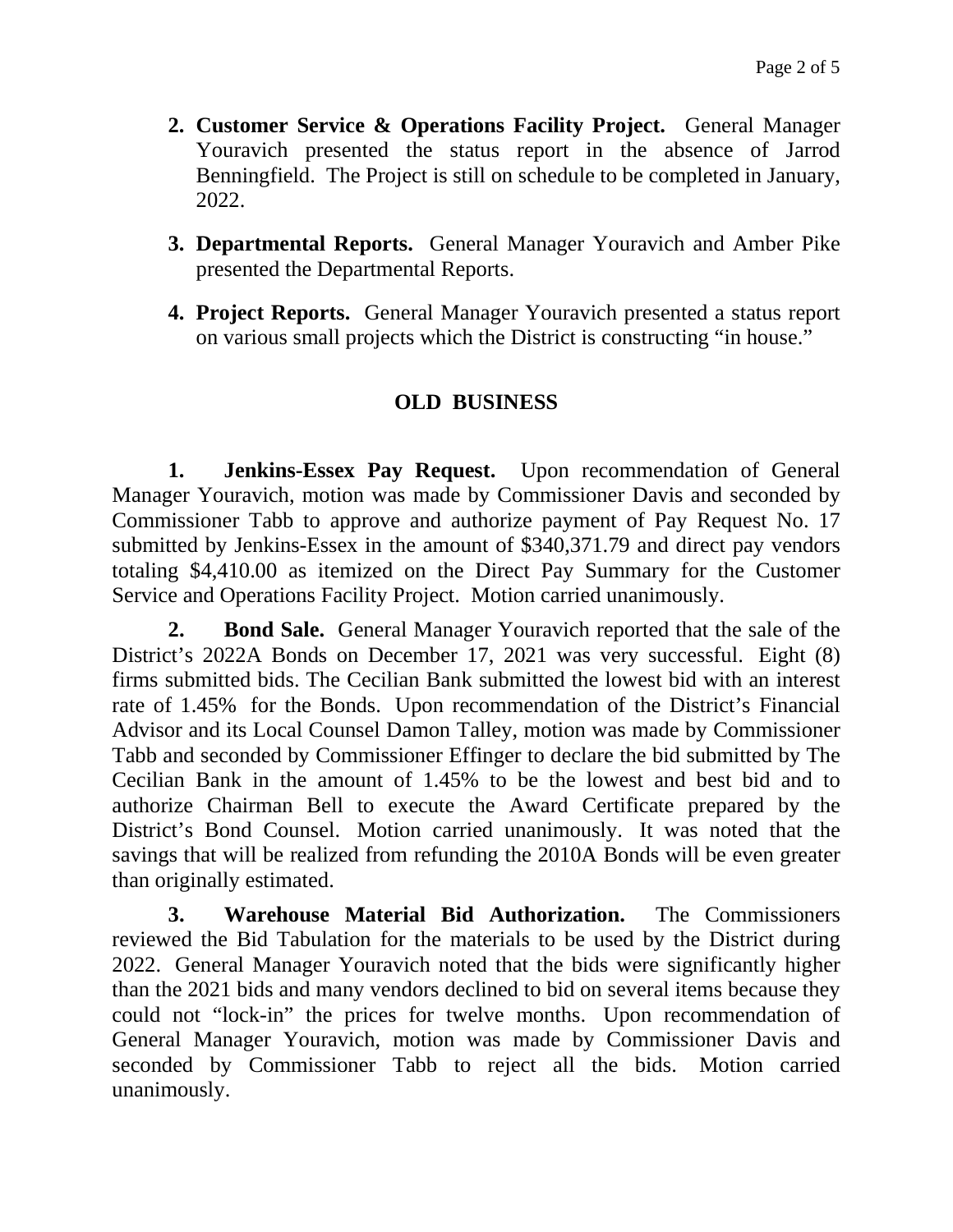# **NEW BUSINESS**

**1. KU Easement.** Upon recommendation of General Manager Youravich, motion was made by Commissioner Tabb and seconded by Commissioner Davis to approve the Access Easement which grants Kentucky Utilities (KU) a non-exclusive right to utilize a portion of the driveway to one of the District's Sewer Pump Stations on the Glendale Industrial Megasite. This will enable KU to gain access to its proposed electric substation which will serve the Ford Battery Plant. Motion carried unanimously.

**2. Truck Purchase.** The Commissioners reviewed the Quote Tabulation for the purchase of a mid-size truck. Three (3) quotes were obtained with the apparent low quote received by Herb Jones Chevrolet with a quote of \$26,760.00 for a 2022 Chevrolet Colorado 4x4 with an extended cab. Motion was made by Commissioner Effinger and seconded by Commissioner Tabb to take the following actions: (a) to declare the quote submitted by Herb Jones Chevrolet in the amount of \$26,760.00 to be the lowest and best quote; (b) to authorize the purchase of the 2022 Chevrolet Colorado 4x4 with extended cab from Herb Jones Chevrolet for the quoted price; and (c) to authorize District Staff to execute the necessary documents to purchase the truck. Motion carried unanimously.

**3. HomeServe Plumbing Protection Program.** District Staff summarized the proposal from HomeServe to provide a Service Line Warranty Program to the District's customers who voluntarily purchase one or more of HomeServe's warranty programs (the "Products"). The Products include the following: (a) exterior water service line and (b) interior plumbing and drainage. The District will not be responsible for billing or collecting the monthly charges for the Products purchased by the customers. Following a lengthy discussion, the Commissioners decided to study this matter in greater detail before making a decision.

**4. 2021 Amended Budget.** Finance & Administration Manager Pike presented the proposed Amended 2021 Budget for consideration by the Commissioners. Motion was made by Commissioner Davis and seconded by Commissioner Tabb to adopt the proposed Amended 2021 Budget as presented. Motion carried unanimously.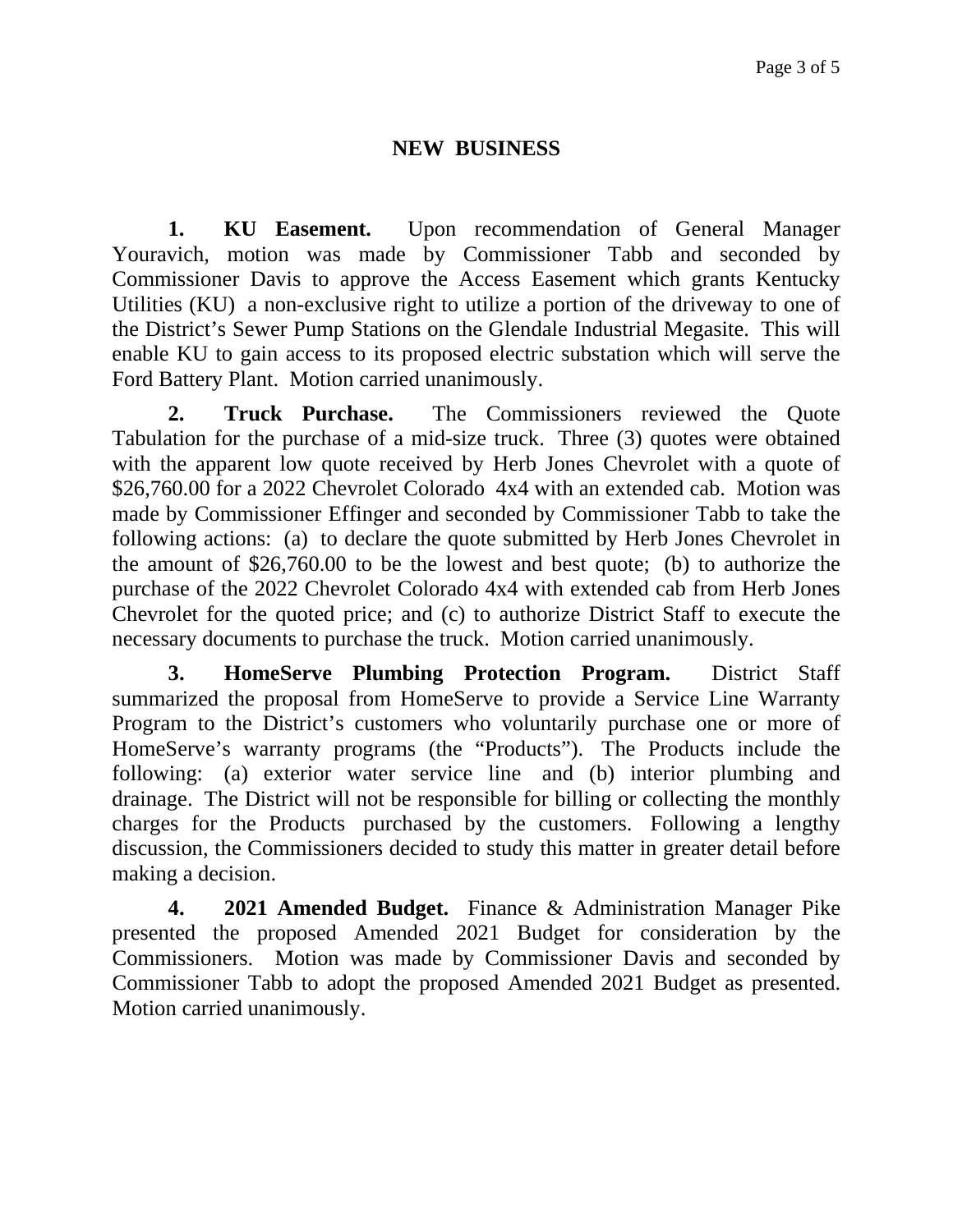**5. Officer Election.** Motion was made by Commissioner Tabb and seconded by Commissioner Effinger to elect, for a term ending on December 31, 2022, the persons shown below to the office shown opposite each person's name:

| Chairman  | Michael L. Bell  |
|-----------|------------------|
| Secretary | Morris L. Miller |
| Treasurer | Morris L. Miller |

Motion carried unanimously.

**6. Meeting Date and Time.** Chairman Bell inquired if any of the Commissioners desired to change the date or time of the regularly scheduled monthly meeting. By consensus, the meeting date and time will remain the same (third Tuesday of each month at 4:00 pm).

**7. Bank & Investment Accounts.** Motion made by Commissioner Davis and seconded by Commissioner Tabb to take the following actions: (a) to designate Michael Bell and Amber Pike as the designated signatories on all of the District investment accounts, (b) to designate Michael L. Bell, Shaun Youravich, and Amber Pike (only one signature required) as the authorized signatories for all District checking accounts, certificates of deposit, savings certificates, and savings accounts at any and all financial institutions and to access the District's safety deposit box; and (c) to delete any and all other names that may currently have access to, or control over, these accounts. Motion carried unanimously.

**8. Executive Session.** Motion was made by Commissioner Davis and seconded by Commissioner Effinger to go into Executive Session to discuss real property acquisition and sale, pending litigation, potential litigation, and personnel matters involving one or more specific employees. Motion carried unanimously.

## **\* \* \* EXECUTIVE SESSION DISCUSSION \* \* \***

Motion was made by Commissioner Davis and seconded by Commissioner Effinger to return to open session. Motion carried unanimously. Chairman Bell announced that it would not be necessary to take action concerning any of the matters discussed in Executive Session.